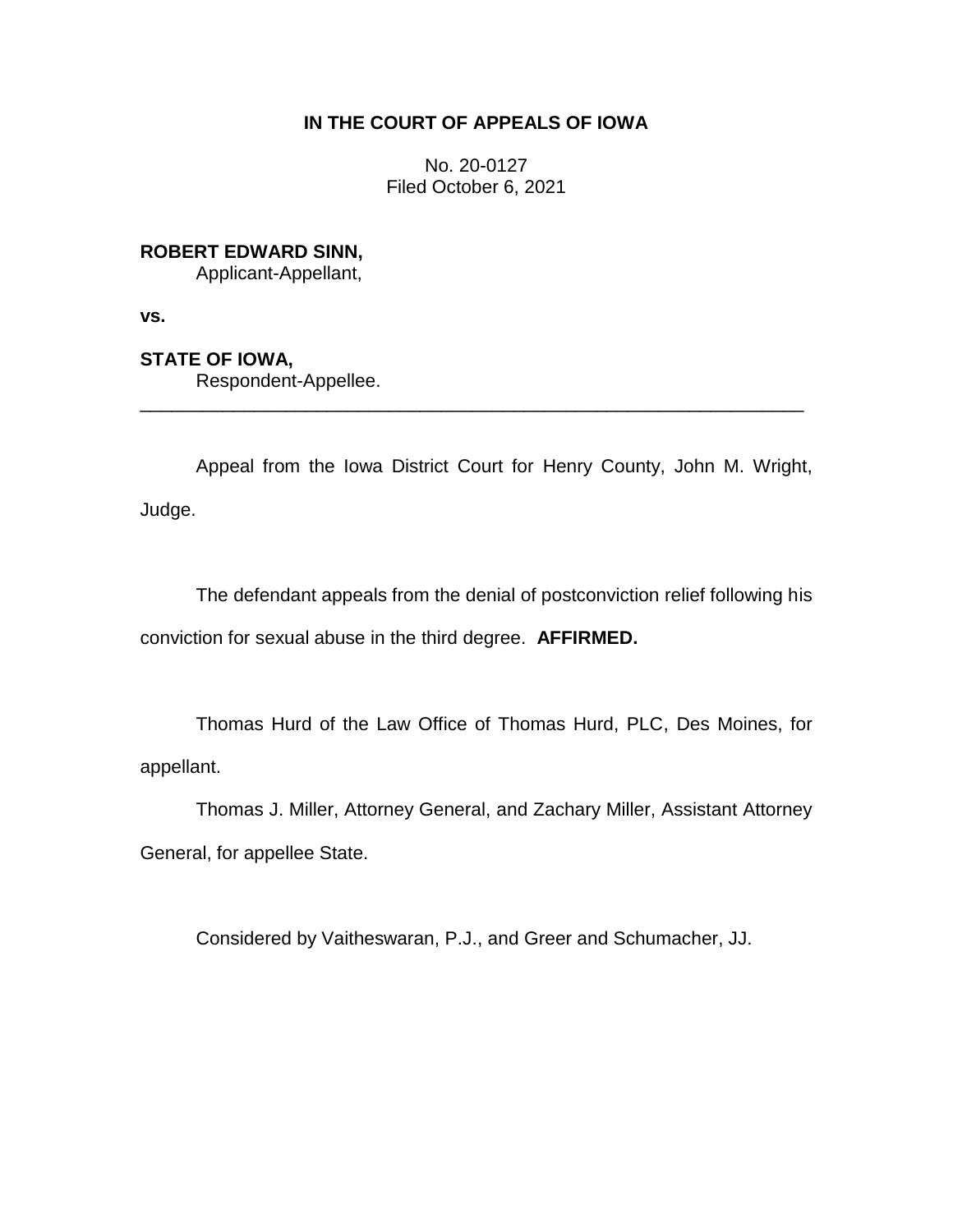## **GREER, Judge.**

Robert Sinn was convicted of sexual abuse in the third degree in November 2016. Postconviction relief was denied in 2020. He appeals from this denial, claiming that his trial counsel provided ineffective assistance by not suppressing evidence that he asserts should have been kept out because *Miranda* warnings were not given. He further argues he was prejudiced by the decision to not move for suppression. We review ineffective-assistance-of-counsel claims de novo. *State v. Harris*, 891 N.W.2d 182, 185 (Iowa 2017).

## **I. Background Facts and Prior Proceedings.**

This court previously found the facts of this case as follows:

In August 2016, Sinn was temporarily staying with C.W., his former partner and mother of his seventeen-year-old daughter S.S. During his stay with C.W., Sinn repeatedly propositioned C.W. for fellatio and sexual intercourse. On one occasion, he exposed his penis to her and asked her to perform oral sex. She declined his repeated advances. On the night of August 4, C.W. testified she drove Sinn to the bar for drinks because Sinn was not licensed to drive. While out with Sinn, C.W. consumed four drinks. C.W. testified she had no recollection of any events after consuming her last drink until she awoke and found herself lying on her stomach in a ditch. She testified her head was inside a metal pipe, it was raining, she was cold, and she felt pain in her eye and vagina. She was naked from the waist down—wearing only a shirt but no underwear, shorts, or shoes. C.W. clawed her way up the muddy ditch, walked to a nearby home, and banged on the door. The homeowner answered the door. The homeowner testified C.W. was hysterical and covered in mud. He called the police. Then he took C.W. into the bathroom and placed her in the shower because she was so caked in mud she was having trouble seeing.

C.W. was taken to the Henry County Health Center. She was treated and released, but she came back later in the day because she was having anxiety and suffering pain in her ribs. The examining physician testified C.W. had suffered trauma to her face and head. Her eye was bruised and almost swollen shut. C.W. had scratches and abrasions on her lower extremities. C.W. reported pain in her vaginal area. The physician noted an area of abrasion on the vaginal introitus that appeared to be recent. The physician completed a rape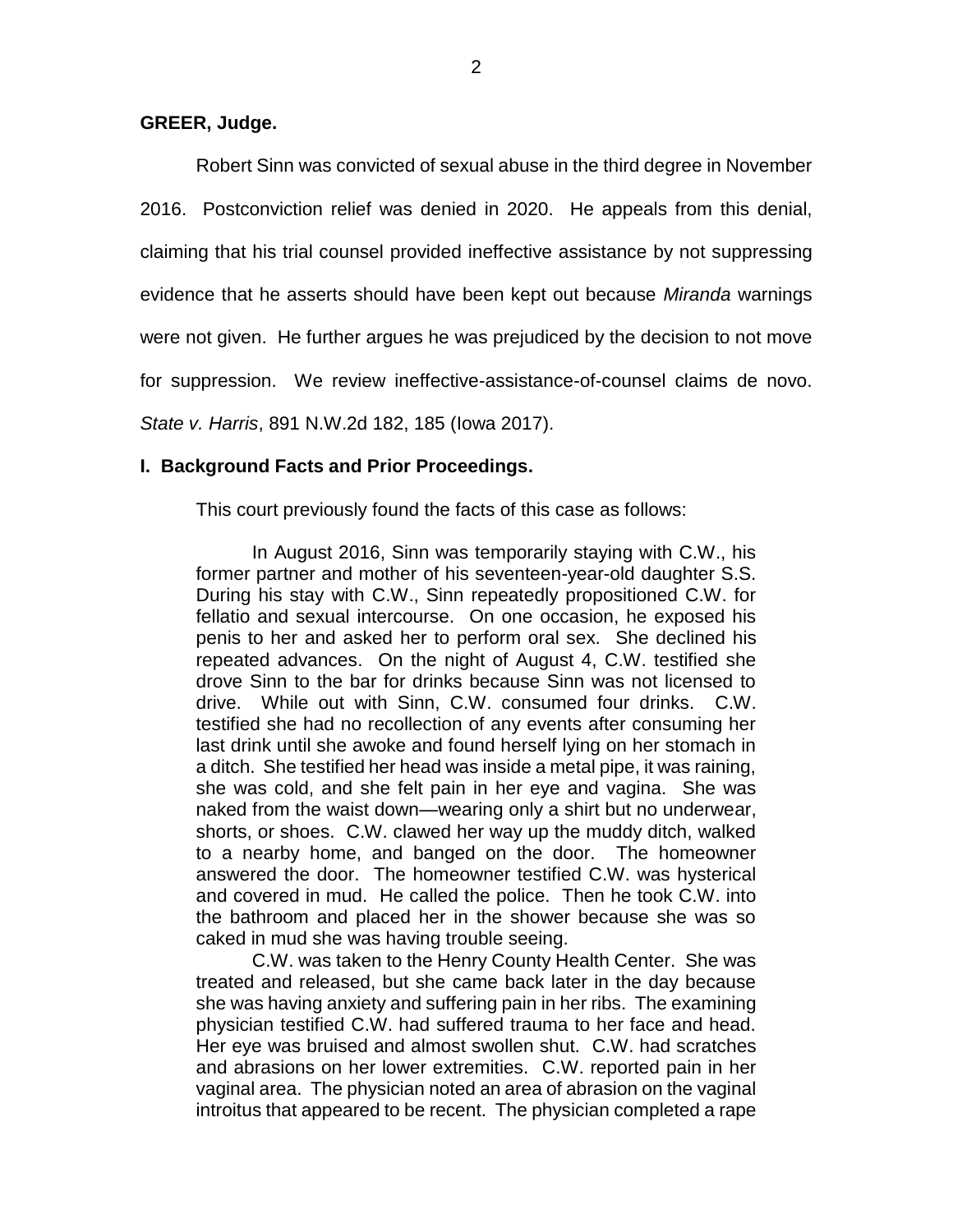kit. There was no semen detected. The doctor believed C.W. had been assaulted with possible penetration of the vagina. Bloodwork tested positive for the presence of alcohol and marijuana but no other substances.

S.S., Sinn and C.W.'s daughter, was living with Teresa Roberts, C.W.'s neighbor. S.S. testified when she got home from work, Sinn was at Roberts' house. He was nervous and soaking wet. He told S.S. four different versions of the events of the evening, but all of the versions ended with C.W. being left in the ditch because, according to Sinn, C.W. got out of the car and refused to get back in. Nonetheless, S.S. did not go search for C.W., concluding her mother would call if she needed help. S.S. testified Sinn later asked her "if Mom had a black eye," which caused S.S. to grow concerned. S.S. testified she saw Sinn with a little blue pill earlier in the day. He called the pill "his happy pill."

Roberts testified Sinn woke her up that evening around 11 p.m. He was wet and pacing. He told her he was with C.W. and C.W. had gotten out of the car to vomit. Sinn told Roberts C.W. would not get back in the car so he left C.W. in a ditch. He told Roberts C.W. did not have her phone because it was in his car. He also told Roberts he saw C.W. "being handsy" with a man at the bar earlier in the evening and appeared upset by this. Roberts gathered up a friend of her son and went to go look for C.W. They looked for approximately one hour, but they did not find her.

New London Assistant Chief of Police Brandon Fowler spoke with Sinn on the night in question. Officer Fowler initially went to C.W.'s residence to conduct a welfare check on C.W.'s ten-year-old son, who was at home alone. After speaking to C.W.'s son, Fowler went to Roberts' house to ask her some questions. Fowler learned Sinn was at Roberts' house, and he asked for Sinn to come outside and speak with him. Sinn did, and Fowler asked him where he had been and with whom. Fowler testified Sinn kept asking over and over again if C.W. was all right and repeating "he hoped he wasn't in any trouble for this." Sinn told Fowler C.W. had gotten drunk and performed oral sex on him while Sinn drove around. Sinn told Officer Fowler C.W. exited the car after the two fought and fell down "like three different times." Fowler testified Sinn told him he tried helping C.W. into the car but could not so he left her there to try and get help. At this time, Fowler had not yet told Sinn C.W. was found and at the health center.

Henry County Deputy Sheriff Jesse Bell also interviewed Sinn on the night in question. Deputy Bell had been at the health center with C.W., but he left when he learned Fowler had located Sinn at Roberts' house. Sinn initially told Deputy Bell C.W. left the bar with another man. Sinn told the deputy he got a ride home with a cousin. Deputy Bell told Sinn he believed C.W.'s phone was in Sinn's car, and Bell asked if they could retrieve it. Sinn consented. The deputy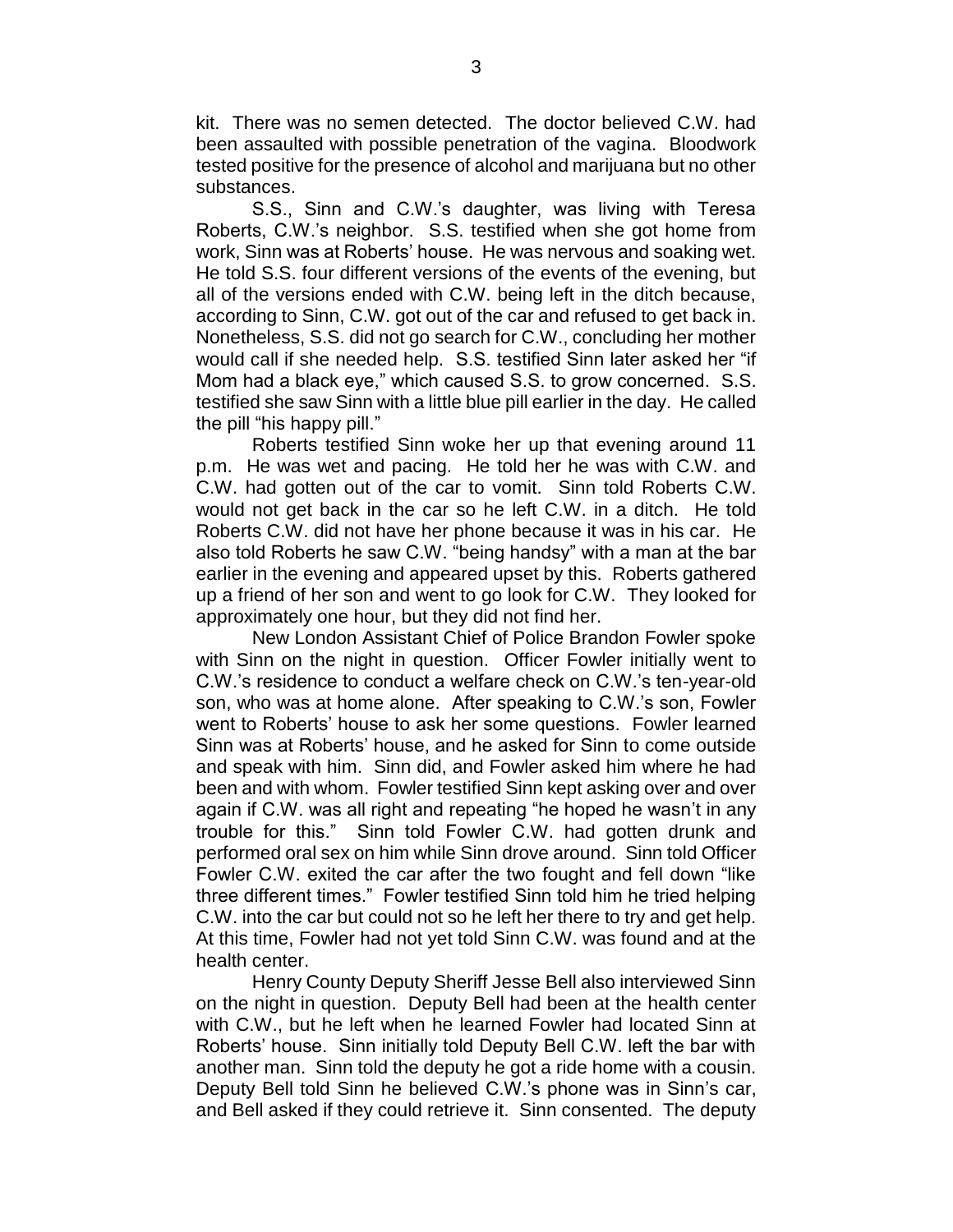observed a brown sandal on the passenger floorboard. Sinn located the matching sandal and C.W.'s phone in the backseat and gave them to Deputy Bell. The phone had mud stuck to it. The deputy walked around the vehicle and shined his flashlight through the window. He observed jean shorts on the driver's side in the backseat. Sinn consented to the deputy taking the shorts out of the vehicle. The shorts were wet and muddy. Sinn told Deputy Bell the shorts belonged to him and the shorts were wet and muddy because Sinn had fallen down while wearing them. The shorts were women's shorts, and the deputy concluded the car was part of the crime scene and secured the vehicle to be searched pursuant to a warrant. Upon searching the vehicle later, the authorities found a pair of women's underwear in the backseat. C.W.'s driver's license was in the pocket of the denim shorts. C.W. later identified the underwear, shorts, and sandals as the clothing she wore that night. Deputy Bell observed Sinn had white gravel and dirt caked onto his jeans.

After Deputy Bell told Sinn he did not believe his story, Sinn's version of events changed. Sinn stated he and C.W. left the bar together and drove around while C.W. performed oral sex on him. Sinn said the two tried to have sex but were too drunk. At some point, according to Sinn, C.W. exited the vehicle because they were arguing or because she needed to vomit. She refused to get back into the vehicle. Sinn told police he left C.W. there and went to get help. He said he did not call anyone for help because "he doesn't use his phone." He was adamant he and C.W. did not have sexual intercourse. Sinn also said he lied initially because he was afraid he would be in trouble for leaving C.W. on the side of the road.

*State v. Sinn*, No. 17-0549, 2018 WL 2084844, at \*1–2 (Iowa Ct. App. May 2,

2018). During the course of the initial conversation with Sinn, Deputy Bell was also speaking with others that were at the house. Sinn was free to wander around the premises as he chose and did so, going to get a blanket and speaking with other individuals.

After a while, Deputy Bell left Roberts's home and continued his investigation. He asked Sinn if "he minded hanging out" with Officer Fowler a while longer, which Sinn agreed to do. Sinn was told he could sit or sleep or proceed as he chose. When Deputy Bell returned, Sinn was sleeping again. He asked Sinn to wake up and come speak with him in the yard. Then, he and Sinn talked through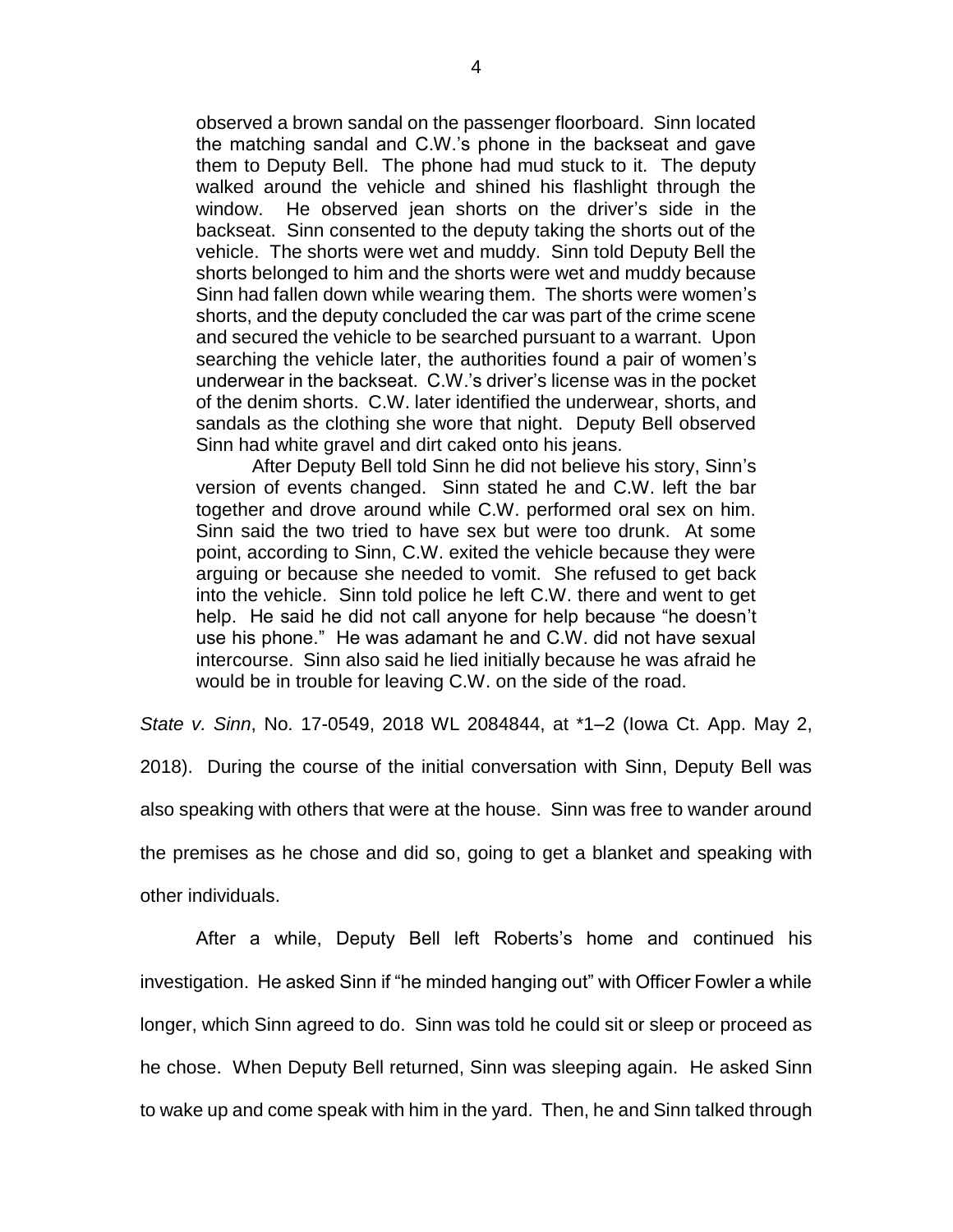the course of events from the evening one more time. At this point, Deputy Bell informed Sinn that he believed he was guilty and summarized what he had learned to arrive at that conclusion. Sinn denied his guilt. The conversation ended when Sinn was arrested.

Sinn was charged with sexual abuse in the second degree,<sup>1</sup> and a jury found him guilty of sexual abuse in the third degree as a lesser-included offense. Sinn was determined to be a habitual offender.

Sinn appealed the conviction, which was affirmed by a panel of this court in May of 2018. But undeterred, Sinn then turned to postconviction relief. He claimed that his counsel should have moved to suppress any evidence from his conversations with law enforcement and evidence found in his vehicle after a warrantless search. Noting other substantial evidence of his guilt, the district court determined that the decision not to suppress evidence did not prejudice Sinn's case.

### **II. Analysis**

 $\overline{a}$ 

Pointing to trial counsel and appellate counsel, Sinn speculates that all of his statements to law enforcement and the evidence obtained from the vehicle he was driving would have been suppressed if each had done their job. Ineffectiveassistance-of-counsel claims require the applicant to prove both (1) counsel did not perform an essential duty, and (2) the failure caused prejudice. *Ennenga v. State*, 812 N.W.2d 696, 701 (Iowa 2012). The claim will fail if the applicant is

<sup>&</sup>lt;sup>1</sup> Sinn was also charged with theft, but this charge was dropped.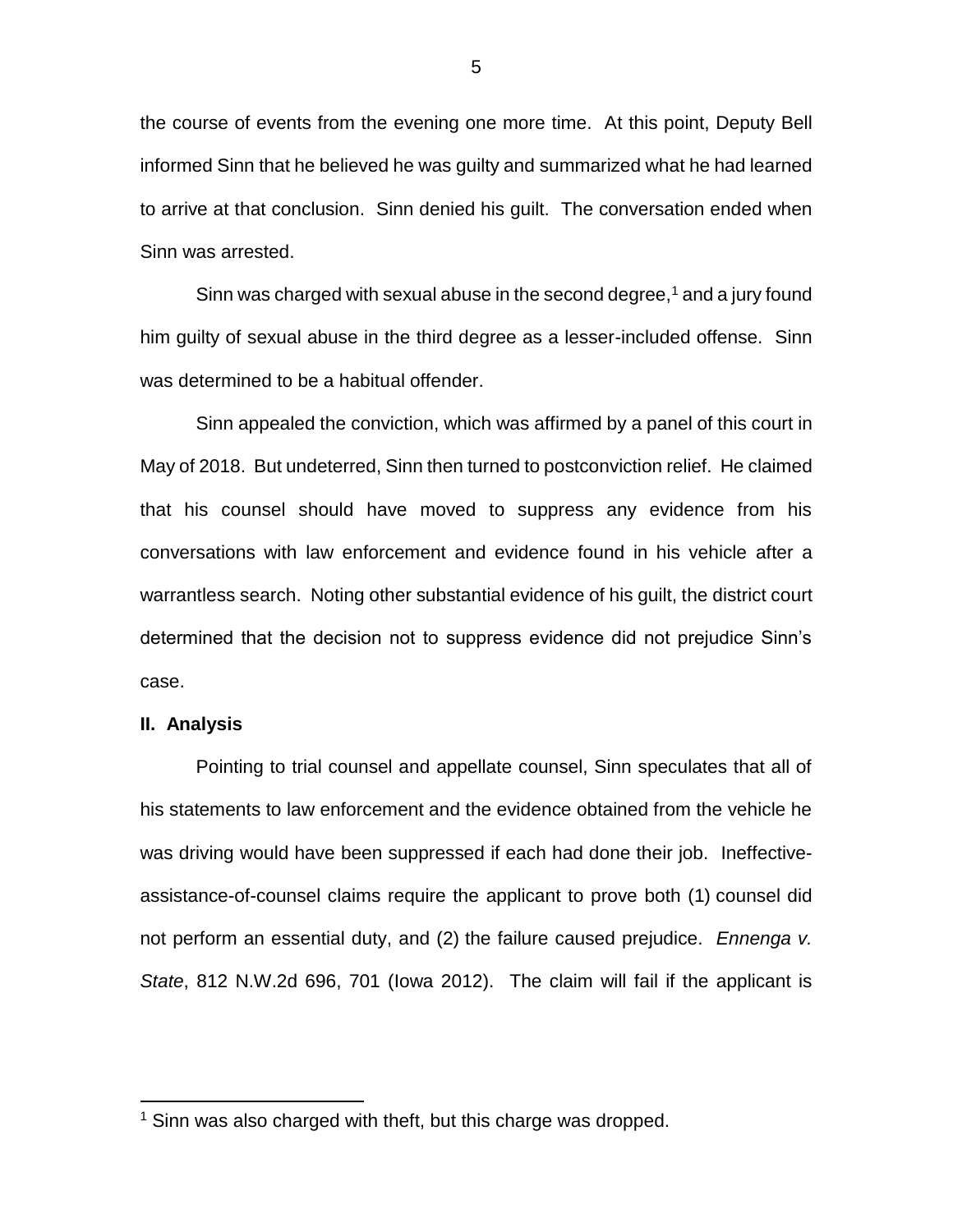unable to prove either element by a preponderance of the evidence. *State v. Gant*, 597 N.W.2d 501, 504 (Iowa 1999).

Sinn argues that his counsel's failure to move for suppression based on *Miranda* breached an essential duty and the evidence's admission at trial created prejudice. The Fifth Amendment of the United States Constitution, extended to the states with the Fourteenth Amendment, guarantees a privilege against selfincrimination. *State v. Harris*, 741 N.W.2d 1, 5 (Iowa 2007). In *Miranda v. Arizona*, the Supreme Court stated that this privilege is threatened when someone is taken into custodial interrogation—thus, the ubiquitous *Miranda* rights became the talk of case law and crime shows alike. 384 U.S. 436, 444 (1966).

However, what is not developed on television is *when* an individual is entitled to their *Miranda* rights. For *Miranda* warnings to be necessary, the individual must be subject to both custody and interrogation. *State v. Schlitter*, 881 N.W.2d 380, 395 (Iowa 2016); *State v. Countryman*, 572 N.W.2d 553, 557 (Iowa 1997). Sinn frames the "fighting issue [as] whether [he] was subject to custody." Sinn and the State dispute if Sinn was in custody when officers spoke to him at C.W.'s home without advising him of his *Miranda* rights. If he was, the evidence should have been suppressed by a motion his counsel did not make. *See, e.g.*, *State v. Miranda*, 672 N.W.2d 753, 761 (Iowa 2003).

Sinn spoke to two separate officers, Officer Fowler and Deputy Bell, at C.W.'s home. While there were three separate conversations, Sinn asserts that the overall interaction violated *Miranda* because he was in custody. Custody is determined by an objective test, examining all of the circumstances of the interrogation to find if there is a formal arrest or a restraint on the freedom of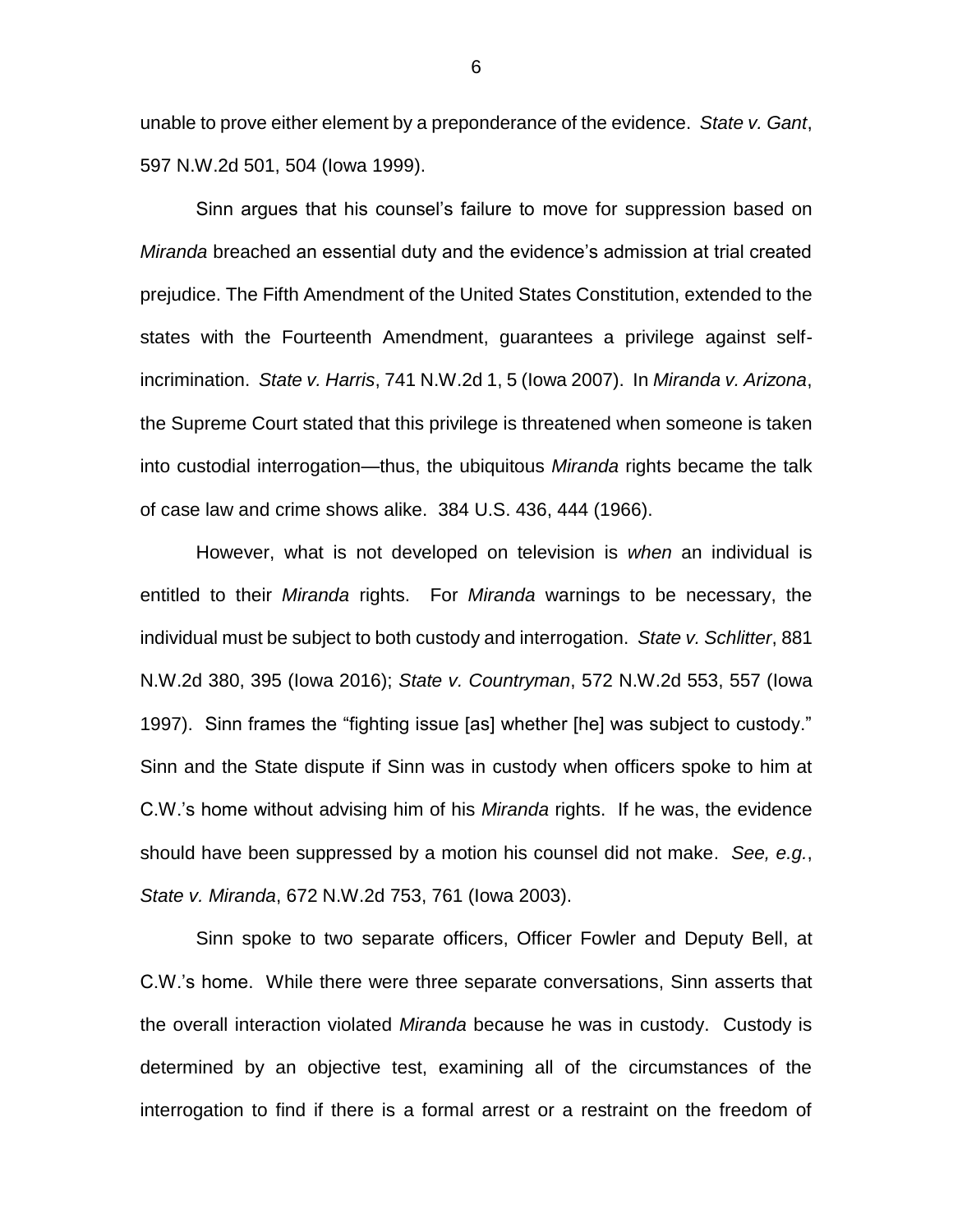movement akin to a formal arrest. *Countryman*, 572 N.W.2d at 557–58. Specifically, courts evaluate four factors: "(1) the language used to summon the individual; (2) the purpose, place, and manner of interrogation; (3) the extent to which the defendant is confronted with evidence of her guilt; and (4) whether the defendant is free to leave the place of questioning." *Id.* at 558. We take each conversation in turn.

### **A. Officer Fowler.**

 $\overline{a}$ 

The four factors do not reflect that Sinn was in custody while he was speaking with Officer Fowler. Officer Fowler originally asked Roberts to wake Sinn up and request that he come outside. Sinn came out of his own accord. The purpose of the original conversation was to keep an eye on Sinn while Deputy Bell made his way to the home. Then, Sinn was asked if he would be willing to speak to another officer, and he agreed. The questioning did not occur at an official location, but in the lawn between Roberts's and C.W.'s residence where Sinn was temporarily staying.<sup>2</sup> The first conversation with Fowler, which lasted twenty-five minutes at most, was made up of only preliminary questions about where Sinn had been the night before and with whom. Fowler did not confront Sinn with any implication of his guilt—in fact, Fowler did not even tell Sinn that C.W. had been found or that she was in the hospital. Other than asking if Sinn could speak to another officer, Sinn was free to leave at any time even if Fowler did not explicitly tell him so.

<sup>&</sup>lt;sup>2</sup> "[T]he general rule is that in-home interrogations are not custodial for purposes of *Miranda*." *State v. Evans*, 495 N.W.2d 760, 762 (Iowa 1993). However, if the "usual comforts of home [are] taken away," a suspect can be in custody in their own home. *Miranda*, 672 N.W.2d at 760.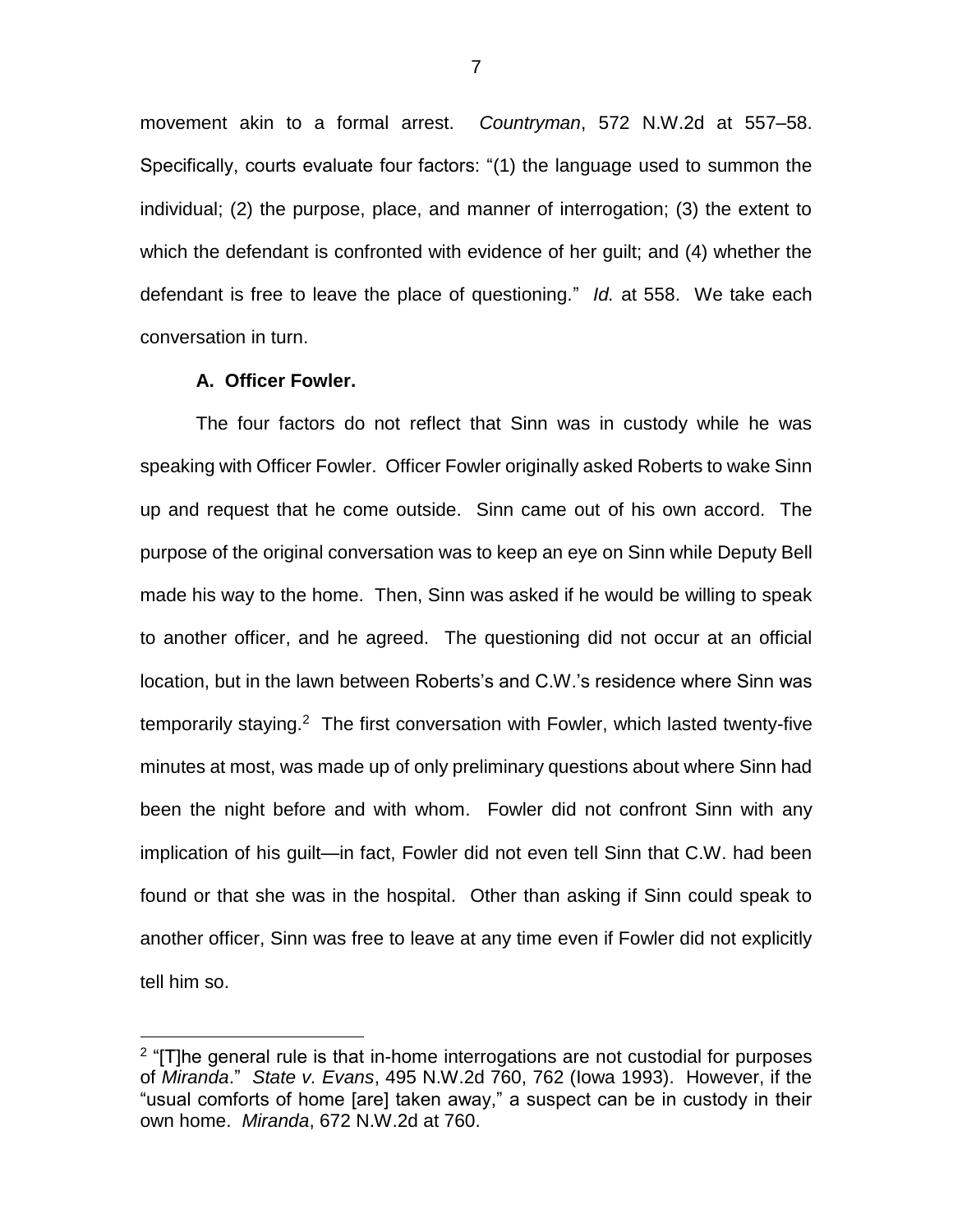Sinn argues that his liberty was so restrained that he felt the need to ask Officer Fowler if he could smoke a cigarette. He also attests that he felt like he was in trouble, and it is undisputed that he made statements to that effect. However, we evaluate custody through an objective standard, not based on Sinn's subjective experience. *Countryman*, 572 N.W.2d at 557.

During the first conversation with Officer Fowler, Sinn was not in custody.

#### **B. Deputy Bell's first conversation.**

Sinn was not in custody during his first conversation with Deputy Bell. Sinn was already outside and had agreed to talk to Deputy Bell by the time he arrived. Deputy Bell intended to speak with Sinn as a person of interest; still, he was there to collect information and retrieve C.W.'s cell phone. The conversation continued as they moved between Roberts's porch and the car in C.W.'s yard, which was out in the open and near where Sinn was temporarily staying. Sinn had agreed to go to the car, and even agreed to let Deputy Bell look inside of it and retrieve C.W.'s cell phone. Yet, Deputy Bell told Sinn he thought he was not telling the truth when Sinn said he and C.W. had left the bar separately, implying that the deputy believed Sinn might be guilty or at least knew more than he was letting on. However, Deputy Bell did not push Sinn with any evidence to that effect. After Sinn and the deputy had already looked in the car, and Deputy Bell once again told Sinn he did not believe he was being entirely truthful, Bell told Sinn that other witnesses mentioned Sinn was upset with C.W. This is the first time Deputy Bell confronted Sinn with evidence he had gleaned from his investigation. Still, Sinn was free to leave—in fact, he began speaking with others on the premises. While Sinn did ask Deputy Bell's permission to do things like get a blanket from the house or sit on the porch,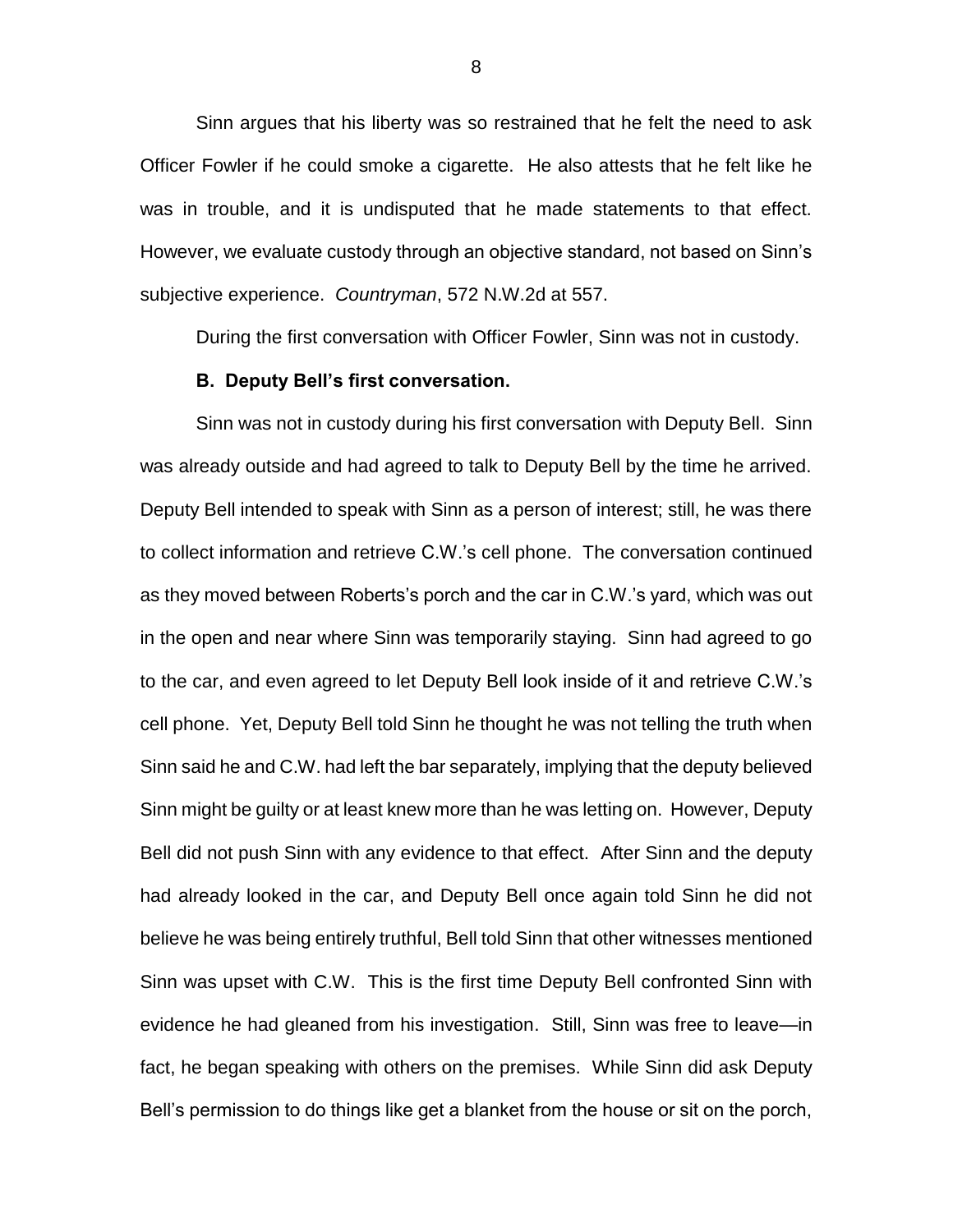at no time had Deputy Bell required that Sinn seek permission. Likewise, Deputy Bell never prevented Sinn from doing anything Sinn asked to do.

Because at least three of the four factors point to the conversation not amounting to custodial interrogation, a request for suppression based on *Miranda*  would have been unsuccessful for suppressing evidence found in Sinn's car or his statements.<sup>3</sup>

## **C. Deputy Bell's second conversation.**

Deputy Bell left the area of C.W. and Roberts's yard at one point to gather other evidence and then twenty minutes later returned to find Sinn asleep. This third conversation did not amount to an interrogation or custody.

Once Sinn was awoken, Deputy Bell suggested they speak in the yard rather than summon Sinn to an official location or force him to move. The yard was still familiar ground for Sinn. Sinn was not restrained, stopped from leaving, nor told he could not leave. However, there was a shift in the conversation— Deputy Bell laid out the evidence against Sinn in no uncertain terms and painted a picture of how he believed the night transpired, fully confronting Sinn with Deputy Bell's belief that Sinn was guilty. In the most generous reading, this is when custody might have begun. But, no additional evidence was garnered from this portion of the conversation—the officers already had the clothing and shoes from the car and Sinn's statement of the facts.

 $\overline{a}$ 

<sup>3</sup> We are not convinced, even had a *Miranda* challenge been successful, that the evidence from the car would have been suppressed. Regardless, because suppression was unwarranted, we do not address the issue here.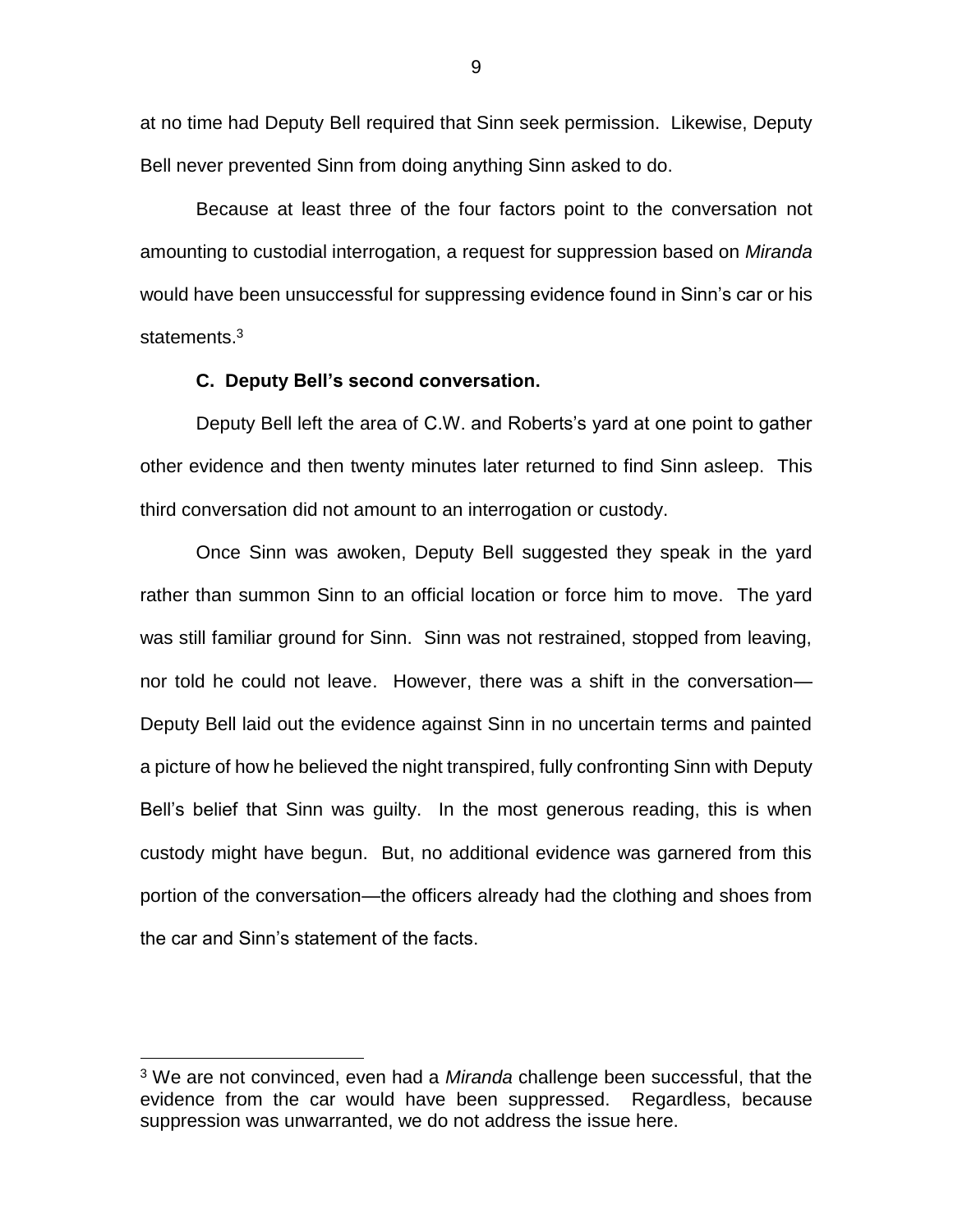As three out of four factors point to this conversation not constituting custody, Sinn was not entitled to *Miranda* warnings.

All three conversations with law enforcement, then, were not held while Sinn was in custody—thus, *Miranda* warnings were not required. Counsel did not breach an essential duty by failing to raise a meritless motion. *State v. Rice*, 543 N.W.2d 884, 888 (Iowa 1996) ("Because any motion to exclude . . . would have been meritless, defense counsel had no duty to make such a motion.").

## **IV. Conclusion.**

Because Sinn did not carry his burden to show his counsel breached an essential duty, his claim of ineffective assistance fails and the trial court correctly dismissed his claim for PCR.

## **AFFIRMED.**

Schumacher, J., concurs; Vaitheswaran, P.J., concurs specially.